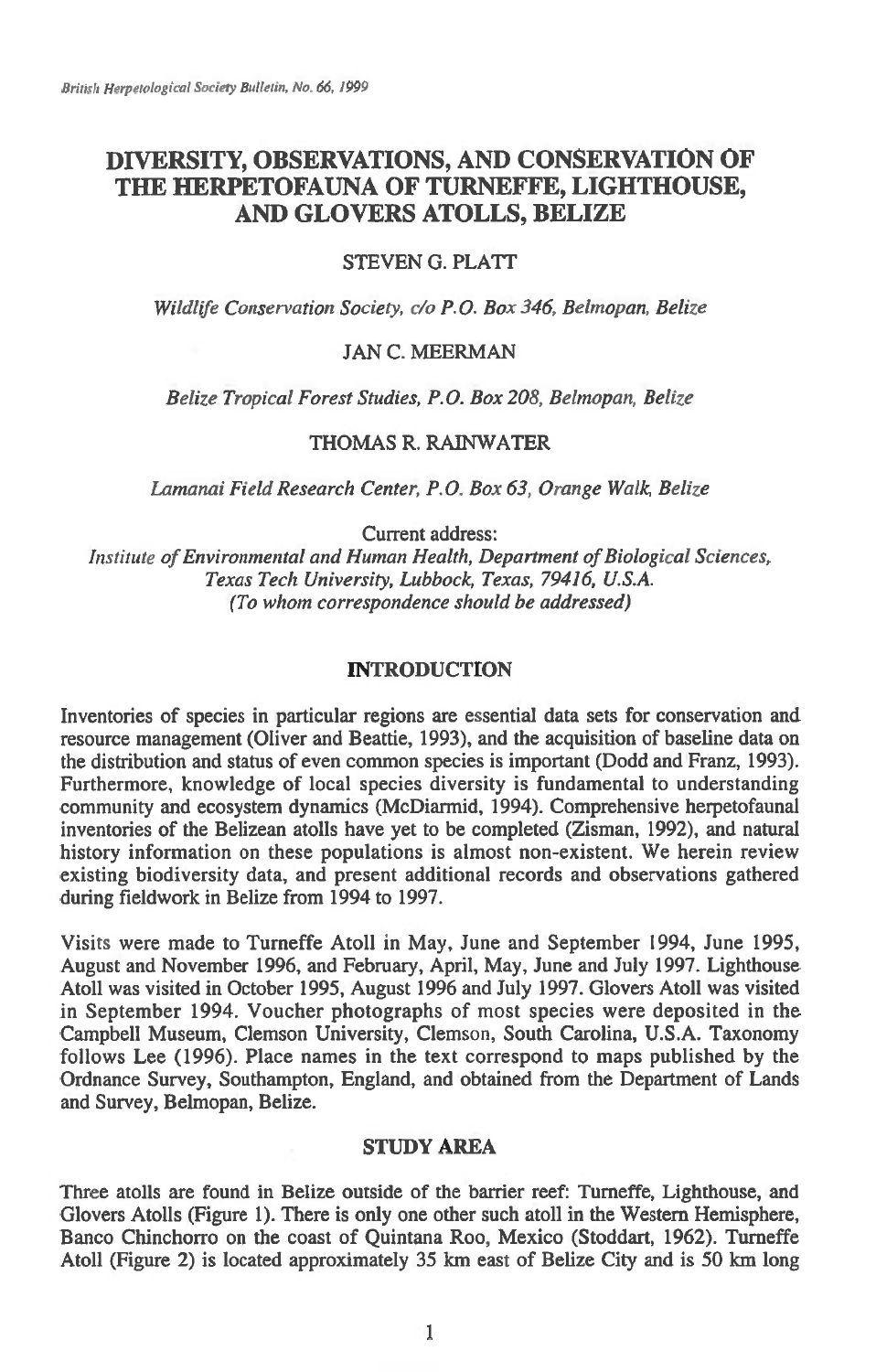**and 16 km wide with an estimated surface area of 533 km' (Perkins, 1983). This atoll consists of a chain of islands partially enclosing three shallow lagoons: Southern, Central and Northern or Vincent's Lagoon. A near continuous beach ridge extends along the windward shore of the atoll, with a maximum elevation of about 1.5 m above sea level (Stoddart, 1962; Minty et al., 1995).** 

**The vegetation of Turneffe Atoll has been described by Stoddart (1962, 1963). and Minty et al. (1995). Most of the atoll is dominated by Red** *(Rhizophora mangle)* **and Black Mangrove** *(Avicennia genninans)* **swamps, with a transition zone of Buttonwood**  *(Conocarpus erectus)* **and White Mangrove** *(Laguncularia racemosa)* **bordering more elevated habitats. The elevated beach ridge along the eastern shore of the atoll is characterized by cay littoral forest composed of Black Poisonwood** *(Metopium brownei),*  **Gumbo Limbo** *(Bursera simarubra),* **Wild Seagrape (Copcoloba uvifera) and Saltwater**  Palm *(Thrinax radiata).* **Elsewhere in Belize much of this habitat has been cleared for human settlements or Coconut** *(Cocos nucifera)* **plantations, and consequently cay littoral forest is now considered the most endangered habitat in the coastal zone (McField et al., 1996). Extensive Turtlegrass** *(Thalassia testudinum)* **beds occur in shallow water surrounding the atoll.** 

**Turneffe Atoll supported a large coconut industry prior to 1961 (Stoddart, 1962), and plantations were established on many cays along the eastern shoreline with a warehouse and collection centre on Calabash Cay. Most of this infrastructure was destroyed by Hurricane Hattie in October 1961 (Stoddart, 1963), and the industry never recovered. However, many of the trees remain and coconuts are still harvested and sold in Belize City. In some areas the accumulation of palm fronds beneath the trees is inhibiting the regeneration of native vegetation ( Minty et al., 1995). A recent (1997) outbreak of lethal yellowing has decimated coconut stands in some parts of the atoll, and may enhance the recovery of native vegetation.** 

**Today Turneffe Atoll is largely undeveloped. Resorts are located on Cay Bokel, and the northern and southern ends of Blackbird Cay. Coral Cay Conservation/University College of Belize has established a Marine Research Center (MRC) on Calabash Cay. There are also many small fishing camps of varying degrees of permanence scattered throughout the atoll, and most are constructed on beach ridges. The atoll is under increasing pressure for development and the construction of several additional tourist facilities has been proposed (Platt and Thorbjarnarson, 1996).** 

**Lighthouse Atoll (Figure 3) is located approximately 75 km east of Belize City and has**  an estimated surface area of 126 km<sup>-</sup>(Hartshorn et al., 1984). Much of this is underwater, **and terrestrial habitat is restricted to Northern, Sandbore, Long, and Half-Moon** Cays. **The latter is encompassed within the Half-Moon Cay National Monument** (Zisman, **1996), while the remainder is privately owned. A resort with an** airstrip **is located on Northern Cay, while Sandbore and Long Cay remain undeveloped.** 

**The vegetation of Lighthouse Atoll has been described by Stoddart (1962), Fosberg et al. (1982), and Meerman (1996). Mangrove swamps dominate much of Northern, Long, and Sandbore Cays, although some littoral forest is present on the former two cays. The eastern portion of Half-Moon Cay was cleared in the 1920's and a coconut plantation established which remains in existence. The western half of the cay is characterized by Ziricote** *(Cordia sebestena)* **forest, where a Red-footed Booby** *(Sula sula)* **nesting colony is found (Verner, 1959). An abundance of introduced** *Rattus* **sp. on Half-Moon Cay may prejudice the survival of native wildlife (Zisman, 1996).**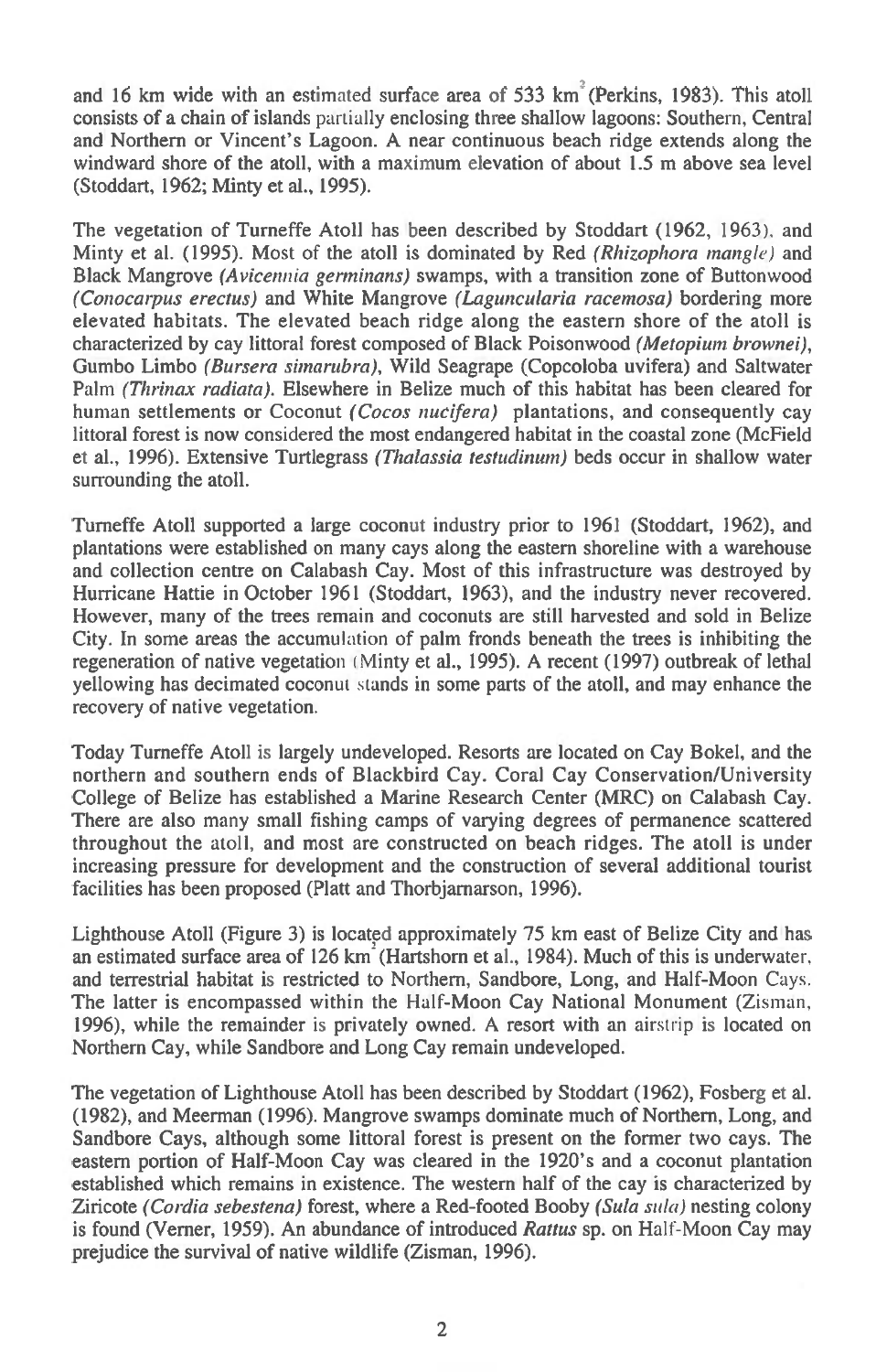

**Eigure 1**<br>Map of Belize showing the location of Turneffe, Lighthouse and Glovers Atolls in relation to the mainland



Figure 2<br>Map of Turneffe Atoll, showing localities mentioned in the text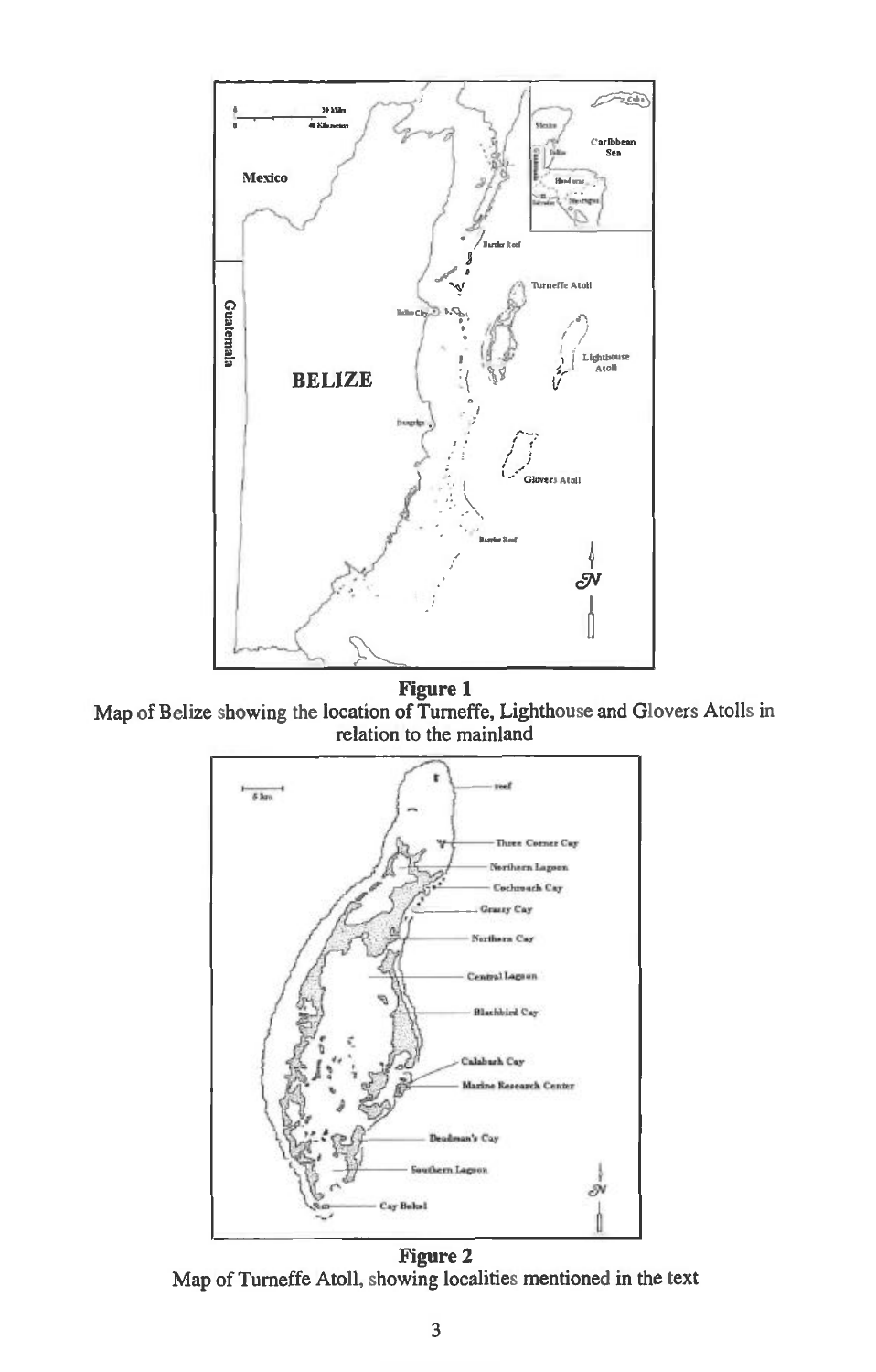

Figure 3<br>Map of Lighthouse Atoll, showing localities mentioned in the text



**Eigure 4**<br>Map of Glovers Atoll, showing localities mentioned in the text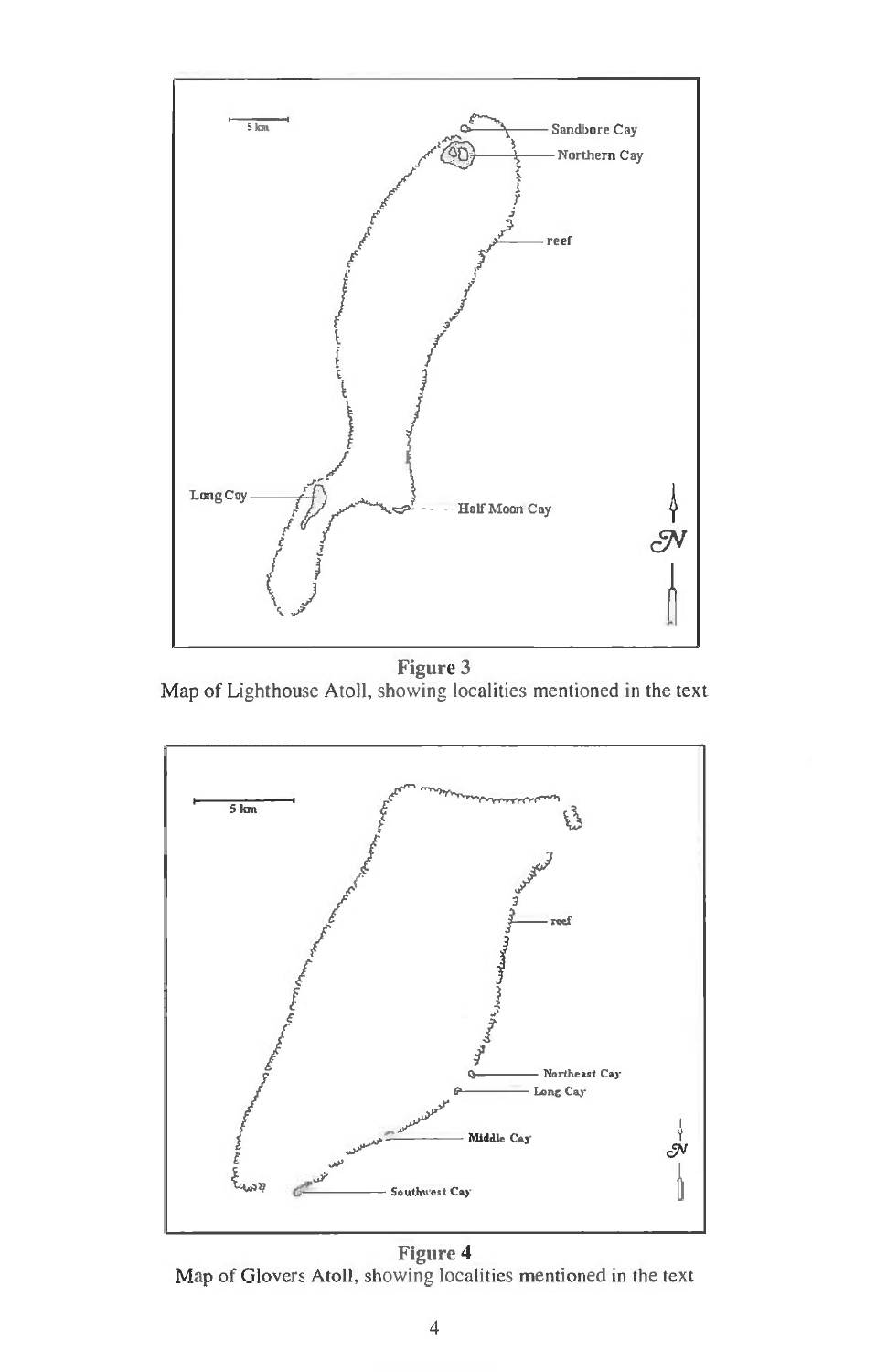Glovers Atoll is located approximately 50 km southeast of Dangriga, and is 24 km long and about 10 km wide (Stodddart, 1962). Most of the atoll consists of submerged reef, and terrestrial habitat is limited to Northeast, Long, Middle Long, and Southwest Cays (Figure 4). The entire atoll is encompassed within the Glovers Reef Marine Reserve (Zisman, 1996). The vegetation of Long Cay was recently described by Meerman (1995) who found much of the cay had been converted to coconut plantations and the remaining native vegetation was extremely impoverished. Mangrove is virtually absent, although some Saltwater Palms and Ziricote remain. Although a floristic survey of Northeast Cay was not conducted, some native vegetation remains, including Black Mangrove (Meerman, 1995). Human dwellings are present on Long, Middle Long, and Northeast Cays.

The climate of coastal Belize is considered tropical since the average temperature of every month is greater than 18°C. The warmest temperatures occur in April and May, with average daily maximums of 32.8 and 33.1°C respectively. The coastal zone is exposed to southwest trade winds averaging 10 to 13 knots, which moderate daily high temperatures. Mean annual rainfall in the atolls is 1347 mm/year, and this region is among the driest in Belize. There is a pronounced wet season from June through November, and negligible rainfall in April and May, but this may vary annually (Hartshorn et al., 1984). Fresh surface water is scarce to non-existent in the atolls during the dry season (S. Platt, pers. obs.).

# **SPECIES ACCOUNTS**

## **AMPHIBIA**

*Bufo marinus:* While abundant on the mainland, *B. marinus* appears to be a rare inhabitant of Turneffe Atoll. Two adults were found on Calabash Cay: one in a pile of debris in littoral forest adjacent to the MRC (16 June 1995), and another on the MRC grounds (25 February 1997). These constitute the first records of *B. marinus* on any offshore island in Belize (Lee, 1996), and are the only amphibian records from the atolls. No evidence of reproduction has been found, but ephemeral rain-filled pools available during the wet season may serve as breeding habitat. Elsewhere in Central America *B.marinus* exhibits a bimodal reproductive cycle with peaks in the dry and wet season (Lee, 1996). However, dry season reproduction is unlikely in the Turneffe Atoll owing to a paucity of fresh surface water.

# **REPTILIA**

#### **Crocodylidae**

*Crocodylus acutus:* The American Crocodile is present in both Turneffe and Lighthouse Atolls (Platt and Thorbjarnarson, 1996, 1997). An earlier report (Stoddart, 1962) that Morelet's Crocodile *(C. moreletii)* occurred in Lighthouse Atoll is believed erroneous, and probably resulted from confusion with *C. acutus, a* mistake common even among professional herpetologists (Thorbjarnarson, 1989). Based on nest counts and demographic data obtained in spotlight surveys, an estimated 200 to 300 non-hatchling crocodiles are believed to inhabit Turneffe Atoll, the largest population in Belize (Platt and Thorbjamarson, 1997). Population estimates are unavailable for Lighthouse Atoll. Nesting has been documented on Deadmans, Blackbird, and Northern Cays in Turneffe Atoll, and Northern Cay in Lighthouse Atoll (Platt and Thorbjarnarson, 1996, 1997). Fifteen nests were found in the Turneffe Atoll in 1997, the largest concentration of nesting activity in Belize. Crocodiles require a well-drained sandy substrate for successful nesting, and thus nesting is generally restricted to elevated beach ridges (Platt and Thorbjarnarson, 1997). Furthermore, shallow freshwater or brackish pools located adjacent to nesting beaches provide essential nursery habitat and are a vital source of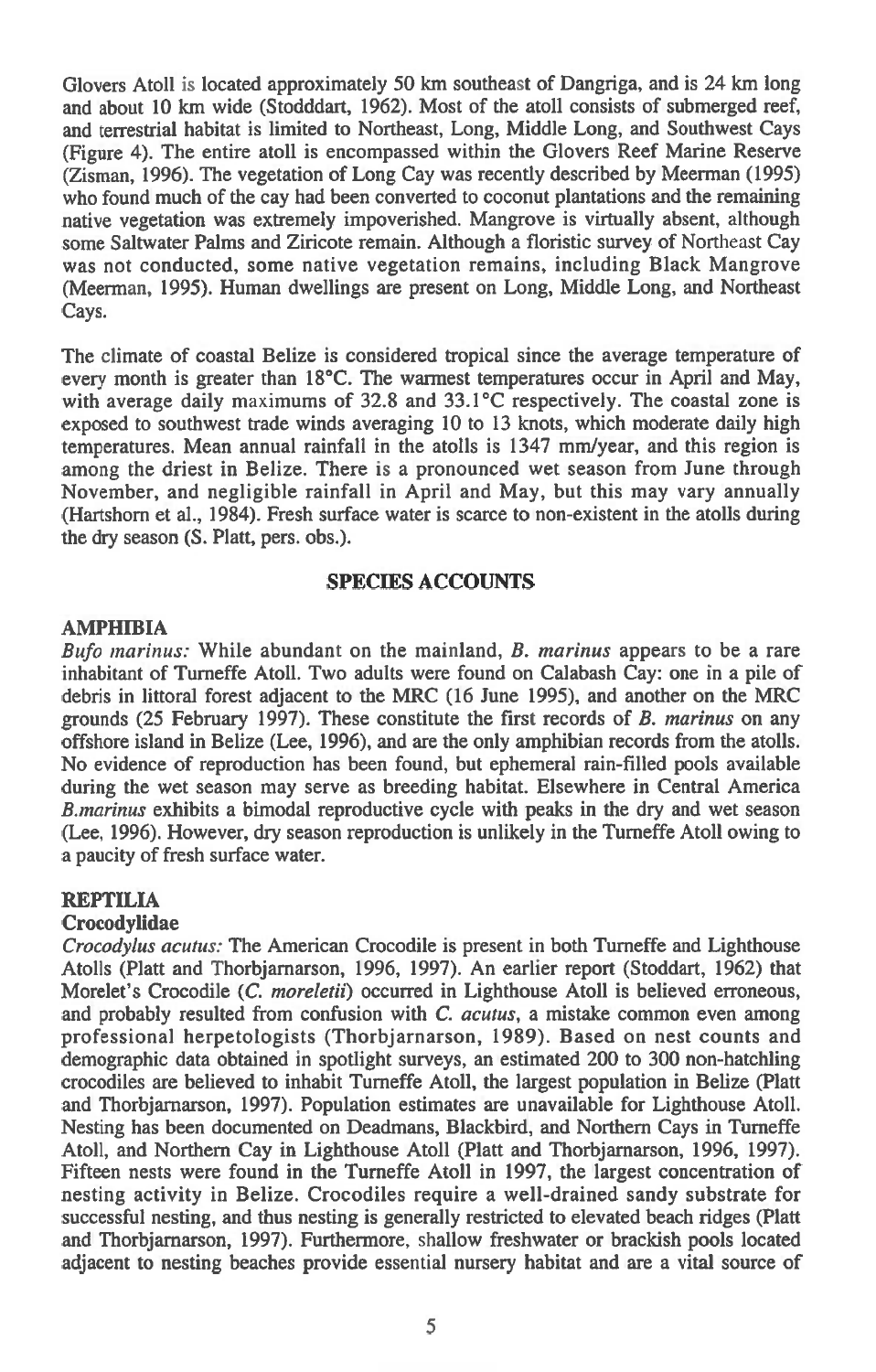water for hatchlings and juveniles, the size classes most vulnerable to osmotic stress (Platt and Thorbjarnarson, 1997). The American Crocodile is considered threatened in Belize due to opportunistic killing, habitat loss, and past over-exploitation by commercial skin hunters (McField et al., 1996).

# **Testudines**

*Caretta caretta:* Loggerhead Turtles are reported to nest from May to August on all islands in Lighthouse Atoll (Miller, 1984; Moll, 1985; Smith 1990; Smith et al., 1992).. According to Smith et al. (1992) the largest number of nests are deposited on Half-Moon Cay (4-12 nests/year), followed by Long Cay *(7* nest/year), Sandbore Cay (ca. 6 nests/year), and Northern Cay (1 nest/year). On 1 I July 1997 we found abundant evidence of nesting activity on Northern Cay, and a nest of emerging Loggerhead hatchlings. Loggerheads are also reported to nest on Northeast and Long Cays, Glovers Atoll (Smith et al., 1992; Meerman, 1995). Nesting has not been reported in Turneffe Atoll, but juvenile and adult turtles are occasionally encountered by divers.. The Loggerhead is listed as vulnerable in the IUCN red data book (Groombridge, 1982).

*Chelonia mydas:* The Green Sea Turtle once nested by the "hundreds" from June to August on Northern and Half-Moon Cays, Lighthouse Atoll and in Glovers Atoll, but these historical rookeries were decimated by over-harvesting, and consequently few nests are found today (Smith, 1990; Smith et al., 1992). Large numbers of adults migrate through Belizean coastal waters, arriving in November and departing in March (Smith et al., 1992). Green Turtles have been observed foraging in turtlegrass beds surrounding Turneffe Atoll, but nesting has not been reported. This species is listed as endangered in the IUCN red data book (Groombridge, 1982).

*Ereiomochelys imbricata:* Hawksbill Turtles remain in Belizean coastal waters throughout the year. Females are solitary nesters, depositing clutches from May to October. Nesting has been reported from Long Cay, Lighthouse Atoll, and Calabash Cay, Turneffe Atoll (Smith et al., 1992). We observed shells of adults taken by fishermen near Calabash Cay, and divers occasionally report encounters with Hawksbill Turtles in this area. The past trade in tortoise-shell is believed to have resulted in serious declines among Belizean Hawksbill populations (Moll, 1985). The Hawksbill is listed as endangered in the IUCN red data book (Groombridge, 1982), and half of the known nesting populations in the Caribbean are suspected to be declining (Smith et al., 1992).

*Dermochelys coriacea:* The Leatherback is rarely encountered in Belize and nesting has not been reported (Smith et al., 1992; Lee, 1996). A dead adult was found washed ashore in Turneffe Atoll (Smith et al., 1992). Smith et al. (1992) suggested that because the pliable shell is easily abraded and injured, the fringing reefs encircling atolls and the barrier reef along the coastline may deter Leatherbacks from entering Belizean waters.

Marine Turtles (general): Smith et al. (1992) list a number of sites in Turneffe Atoll where evidence of sea turtle nesting was noted, but the species could not be determined. These include Three Corner, Grassy, and Cockroach Cays, and beaches around Cockroach Bogue. Additionally, an extensive nesting beach once occurred on Blackbird Cay (near the present site of Blackbird Resort), but has since been destroyed by development (Perkins, 1983). It is uncertain which species formerly nested at this site. The beaches north of Blackboard Resort appear to offer excellent habitat, but we found no evidence of turtle nesting during searches in 1994, 1996 and 1997. We found an excavation (25 June 1997) on Northern Cay, Turneffe Atoll, but did not open the nest to determine the presence of eggs.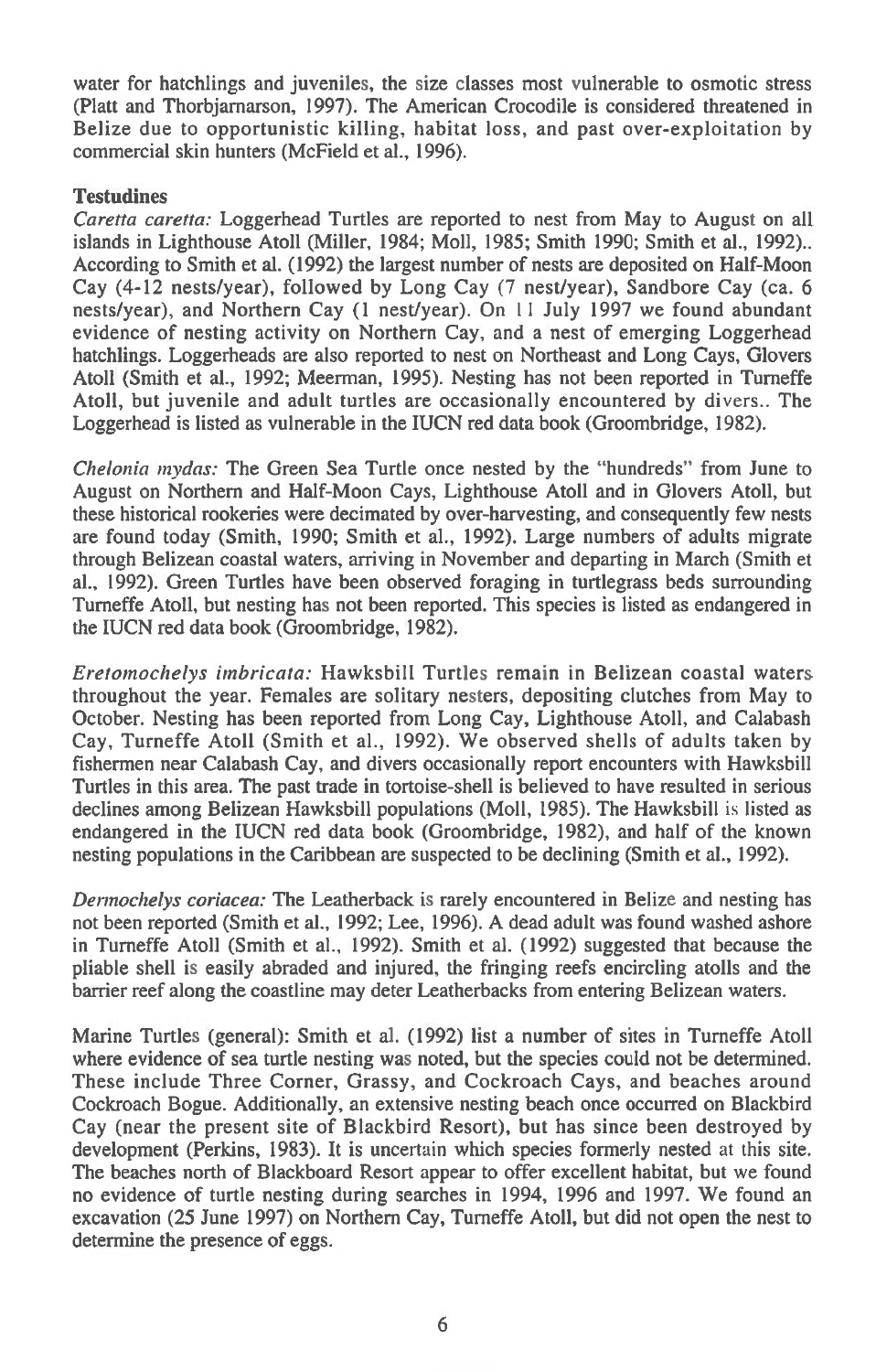*Rhinoclemmys areolata:* The occurrence of the Furrowed Wood Turtle in the Turneffe Atoll has been discussed by Platt et al. (submitted). *R. areolata* was initially reported in the Turneffe Atoll by Zisman (1992), but no details concerning the collection or deposition of this specimen were provided. Other sight records were reported from Blackbird Cay by Belize Fisheries Department personnel, and in November 1996 we recovered the fresh remains of a Furrowed Wood Turtle while flushing the stomach (Taylor et al., 1978) of a subadult American Crocodile captured in Northern Lagoon (Platt and Thorbjarnarson, 1997). Based on these records we consider the Furrowed Wood Turtle a rare member of the atolls' fauna. While nothing is known concerning the ecology of this insular population, *R. areolata* on the mainland feed extensively on various fruits (S. Platt, unpubl. data), and are probably dependent on littoral forest as a source of fruit for both food and water in Turneffe Atoll.

# **Serpentes**

*Boa constrictor:* This snake is a common inhabitant of many Belizean Cays, including islands in Turneffe Atoll (Zisman, 1992). We frequently encountered *Boa constrictor* on Calabash Cay, Lee (1996) examined specimens from Cockroach Cay and Grand Point, and according to the staff at Blackbird Resort these snakes are common on Blackbird Cay. Likewise Schmidt (1941) reported *Boa constrictor* from Turneffe Atoll, but gave no specific locality. Boas probably occur in mangrove and littoral forest habitats throughout the atoll. On 17 June 1995 *a Boa constrictor* (total length ca. 1.2 m) was observed swallowing *a Ctenosaura similis* on Calabash Cay. These abundant lizards probably constitute a significant portion of the diet in Turneffe Atoll.

*Leptophis mexicanus hoeversi:* This subspecies, originally described by Henderson (1976) from specimens collected on Cay Bokel, is endemic to the Turneffe Atoll. We found these snakes on Deadmans, Blackbird, Calabash, and Northern Cays, *where* they are common in both littoral and mangrove forests. *L. mexicanus hoeversi* differs from mainland subspecies in having a uniform green dorsum with only a faint indication of a post ocular stripe (Henderson, 1976). We also encountered numerous blue morphs, which have not been previously reported. Although mistakenly identified *as Leptophis ahaetulla,* a photograph of blue and green *L. maxicanus hoeversi* morphs we collected on Calabash Cay appears in Garel and Matola (1996: page 78). *L. mexicanus* were frequently observed pursuing *Anolis sagrei* on Calabash Cay.

*[Ramphotyphlops braminus]:* In 1994 Coral Cay Conservation Volunteers found a Blind Snake under beach debris on Calabash Cay. The snake was photographed and released. Our subsequent attempts to locate a specimen for positive identification were unsuccessful. According to Lee (1996) this snake was most likely *R. braminus,* a parthenogenetic species which has become widely established through inadvertent human transport. This species has been provisionally included on the Turneffe Atoll checklist pending collection of a specimen for verification.

#### **Sauria**

*Anolis allisoni:* Allison's Anole was previously known in Belize only from Half-Moon Cay, Lighthouse Atoll (Schmidt, 1941; Verner, 1959; Ruibal and Williams, 1961). Recently Meerman (1996) collected specimens on Long Cay, and Greg Smith (pers. comm.) reported observations from Northern and Sandbore Cays, Lighthouse Atoll. The nearest populations to Lighthouse Atoll are found in the Bay Islands of Honduras (Ruibal and Williams, 1961). Notable morphological differences occur between these populations, but Ruibal and Williams (1961) declined to accord them subspecific status. Allison's Anoles are common on Half-Moon Cay where the preferred habitat appears to be the crowns of coconut palms (Meerman, 1996).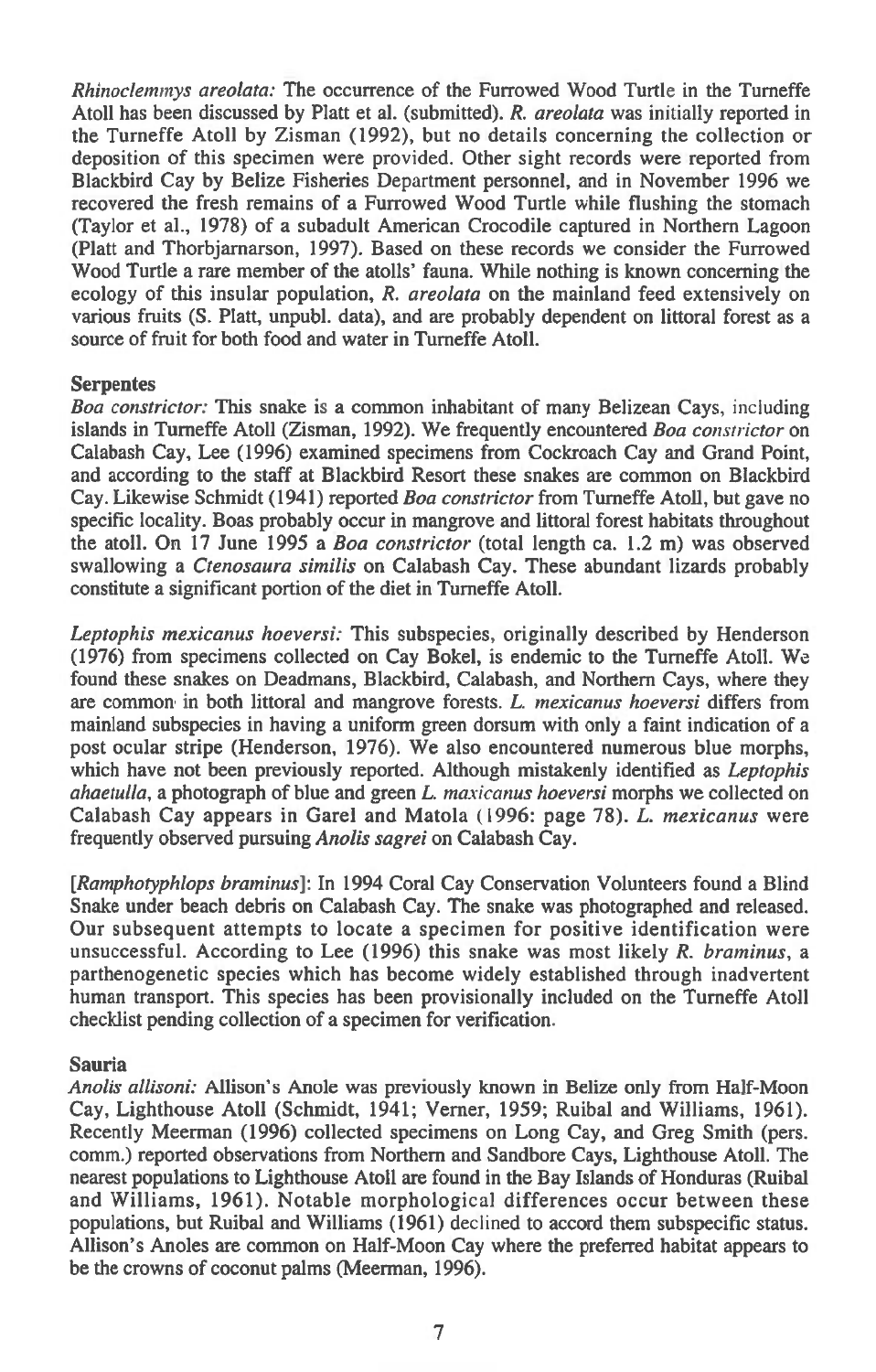*[Anolis carolinensis]:* The Carolina Anole is reported from Belize based on a single specimen collected on Half-Moon Cay in 1966 (Lee, 1996). Subsequent searches have failed to locate additional specimens (Lee, 1996), although Meeman (1996) observed several small adult anoles which appeared to be A. *carolinensis.* However, Lee (1996) stated "it is difficult to believe that two *[A. allisoni* and A. *carolinensis]* such closely related species could occur together. . ." and concluded that A. *carolinensis* is no longer present on Half-Moon Cay. We provisionally included the Carolina Anole on our checklist, but suggest further collecting is warranted to resolve this question.

*Anolis sagrei:* Brown Anoles were previously reported in Turneffe (Schmidt, 1941; Henderson, 1976; Lee, 1996), Lighthouse (Verner, 1959; Stoddart, 1962; Lee, 1996; Meerman, 1996), and Glovers (Schmidt, 1941; Stoddart, 1962; Meerman, 1995; Lee, 1996) Atolls. Our observations indicate they are extremely abundant in littoral forest, mangrove, and coconut plantations. In the latter, Brown Anoles were often the only lizards encountered. In addition to being taken by *Leptophis mexicanus,* predation by Great-Tailed Grackles *(Quiscalus mexicanus)* was also observed.

*Basiliscus vittatus:* These lizards are common on Calabash and Blackbird Cays, Turneffe Atoll, where they appear confined to beach scrub and littoral forest. Basilisk Lizards probably occur in similar habitat on other cays in the atoll. These observations constitute the first record of Basilisk Lizards in Turneffe Atoll.

*Ctenosaura similis:* Spiny-tailed Iguanas are abundant in Turneffe, Lighthouse (Schmidt, 1941; Stoddart, 1962; Lee, 1996), and Glovers (Schmidt, 1941; Stoddart, 1962; Lee, 1996) Atolls. In Turneffe Atoll we found Spiny-tailed Iguanas on Deadmans, Calabash, Blackbird, and Northern Cays, and Cay Bokel. These lizards have not been previously reported from Turneffe Atoll (Lee, 1996), although what Bond (1954) described "as an iguana-like lizard . . . with black bands across the back . ." was undoubtedly *C. similis.*  Numerous old nests and eggshells were found along beach ridges on Blackbird Cay, and a nest containing 18 eggs was inadvertently unearthed during a search for crocodile nests on Northern Cay. Two eggs were opened and contained well-developed hatchlings beginning to absorb the remaining yolk. Many nests appeared to have been unearthed by Raccoons *(Procyon lotor),* which occur throughout the atoll and probably represent a major nest predator. In addition to predation by *Boa constrictor* (see above), the remains of a juvenile *C. similis* were flushed from the stomach of an American Crocodile (Platt and Thorbjarnarson, 1997).

On Half-Moon Cay, Lighthouse Atoll *C. similis* are restricted to remnants of native vegetation on the western half of the island (Meerman, 1996). Mostly adults, and few juveniles and subadults were observed. Meerman (1996) concluded this age distribution may be due to rat pradation on the smaller size classes. In contrast, on nearby Long Cay where rats, although present, are less numerous, many subadults and juveniles were observed and the age distribution appeared normal (Meerman, 1996).

*Iguana iguana:* Green Iguanas have only been reported from Half-Moon Cay, Lighthouse Atoll and do not occur on any other offshore island in Belize (Schmidt, 1941; Verner, 1959; Lee, 1996). The origin of the Half-Moon Cay population is speculative. Arrival by natural means, such as swimming or rafting is possible, but given the absence of Green Iguanas on cays closer to the mainland, it is generally believed this population resulted from human introduction. The highly esteemed flesh is known locally as "bamboo chicken", and Green Iguanas may have been introduced as a food source, perhaps by British privateers in the 1800's, to be utilized by passing ships. Green Iguanas now occur only in Ziricote forest on the western half of the island, and are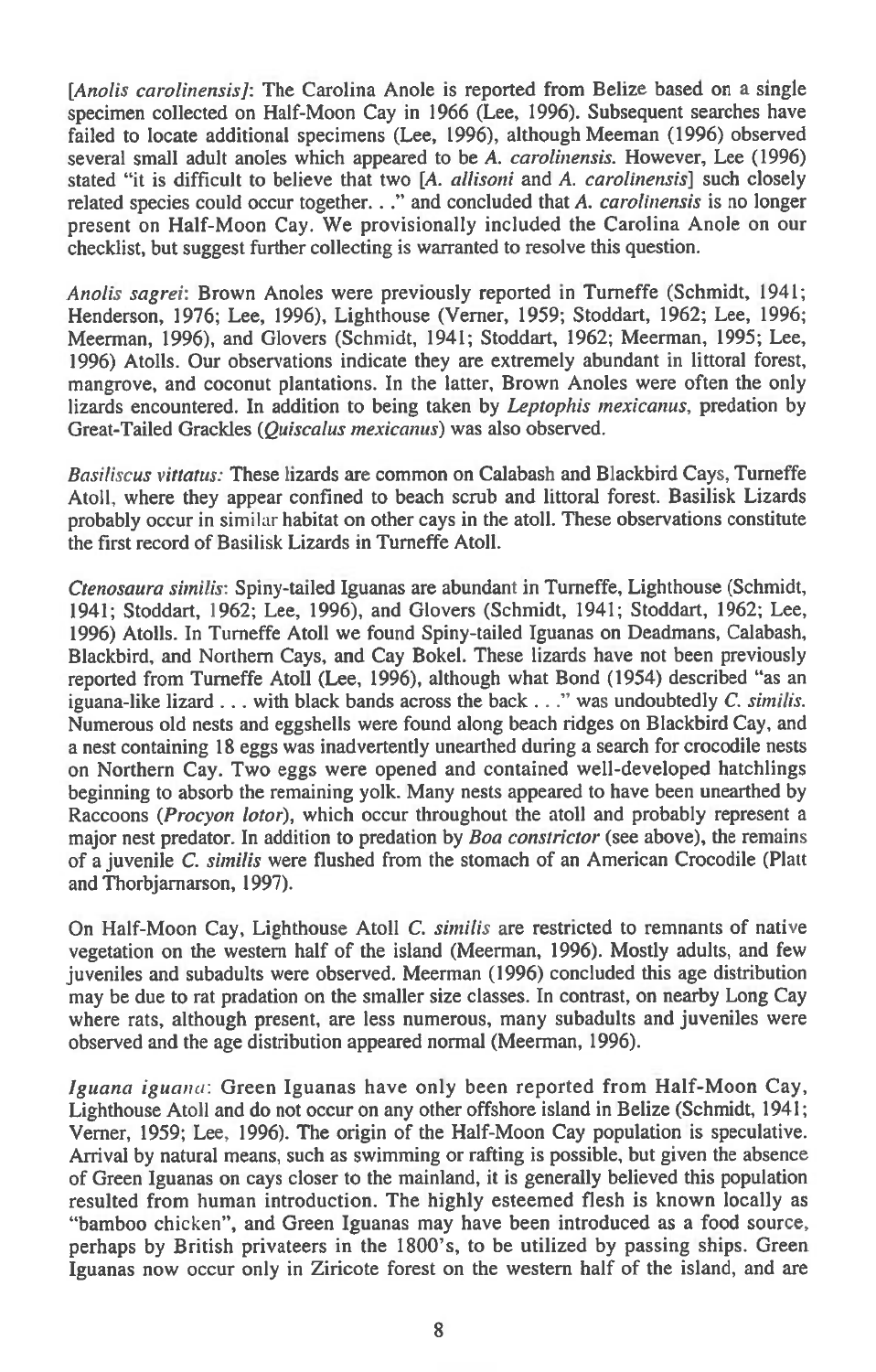absent from coconut plantations. Meerman (1996) found only large adults; juveniles and subadults were absent, possibly due to rat predation.

*Mabuya unimarginata:* Lee (1996) examined specimens of *M. unimarginata* from Cay Boke. We encountered two skinks on Calabash Cay: the first under a pile of palm fronds (20 May 1994), and the second inside an arboreal termite nest (16 June 1995). Neither skink could be captured, but both appeared to be *M. unimarginata.* 

*Phyllodactylus insularis:* This species was originally described by Dixon (1960) from specimens collected on Half-Moon Cay, Lighthouse Atoll. These geckos also occur on Long Cay, Lighthouse Atoll (Meerman, 1996), and Long Cay, Lighthouse Atoll (Meerman, 1996), and Long Cay, Glovers Atoll (Meerman, 1995). Island Leaf-toed Geckos are common on Lighthouse Atoll beneath rocks and woody debris, and in coconut palms (Lee, 1996; Meerman, 1996). *P. insularis* in Glovers Atoll were found inside of decaying and hollow coconut trees and beneath fallen palm fronds (Meerman, 1995). According to Lee (1996) subadults occur exclusively beneath surface objects, while adults are found only on palm trunks, suggesting ecological segregation by age or size class. Meerman (1996) observed predation by rats, which may constitute a significant source of mortality for Half-Moon Cay populations.

*Phyllodactylus tuberculosus:* Lee (1996) reported Leaf-toed Geckos from Cay Bokel, Turneffe Atoll, and we found them to be common in the MRC buildings on Calabash Cay in 1997. Additionally, Lee (1996) reported *P. tuberculosus* from Long Cay, Glovers Reef, although Meerman (1995) did not record this species.

In addition to four species of marine turtles found in Belizean coastal waters, Lee (1996) lists six species of reptile (1 crocodilian, 2 snakes, and 3 lizards) occurring in Turneffe Atoll, five species of lizards from Lighthouse Atoll, and three species of lizards from Glovers Atoll. No amphibians were reported from any atoll. Our efforts have added one amphibian, one terrestrial turtle, and two lizards to the species list for Turneffe Atoll, and a lizard to the known herpetofauna of Glovers Atoll (Table 1). Future efforts will likely yield additional species.

# **CONSERVATION**

While Turneffe Atoll remains under increasing pressure for development, there has been considerable recent interest in designating parts of the atoll as a national park (Zisman, 1996). Destruction of terrestrial habitat is the greatest threat to the herpetofauna of Turneffe Atoll. Platt and Thorbjarnarson (1997) stressed the need to protect known crocodile nesting beaches and associated brackish and freshwater lagoons which provide nursery habitat for hatchlings. In the absence of habitat protection, development will deprive crocodiles of suitable nesting sites and recruitment may drastically decline and perhaps cease. Protection of crocodile nesting beaches will also ensure the future availability of nesting sites for marine turtles. Thus, every effort should be made to include known and potential nesting crocodile nesting sites within the boundaries of any proposed national park.

Moreover, efforts should also be made to extend protection to the littoral forest remaining in Turneffe Atoll. Because littoral forest is confined to beach ridges, which are often the only elevated sites in an area otherwise at or only slightly above sea level, this habitat has been extensively cleared for development and is now considered critically endangered (McField et al., 1996). However, significant tracts remain on Blackbird, Calabash, and Deadmans Cays. It is likely that most terrestrial species in the atoll,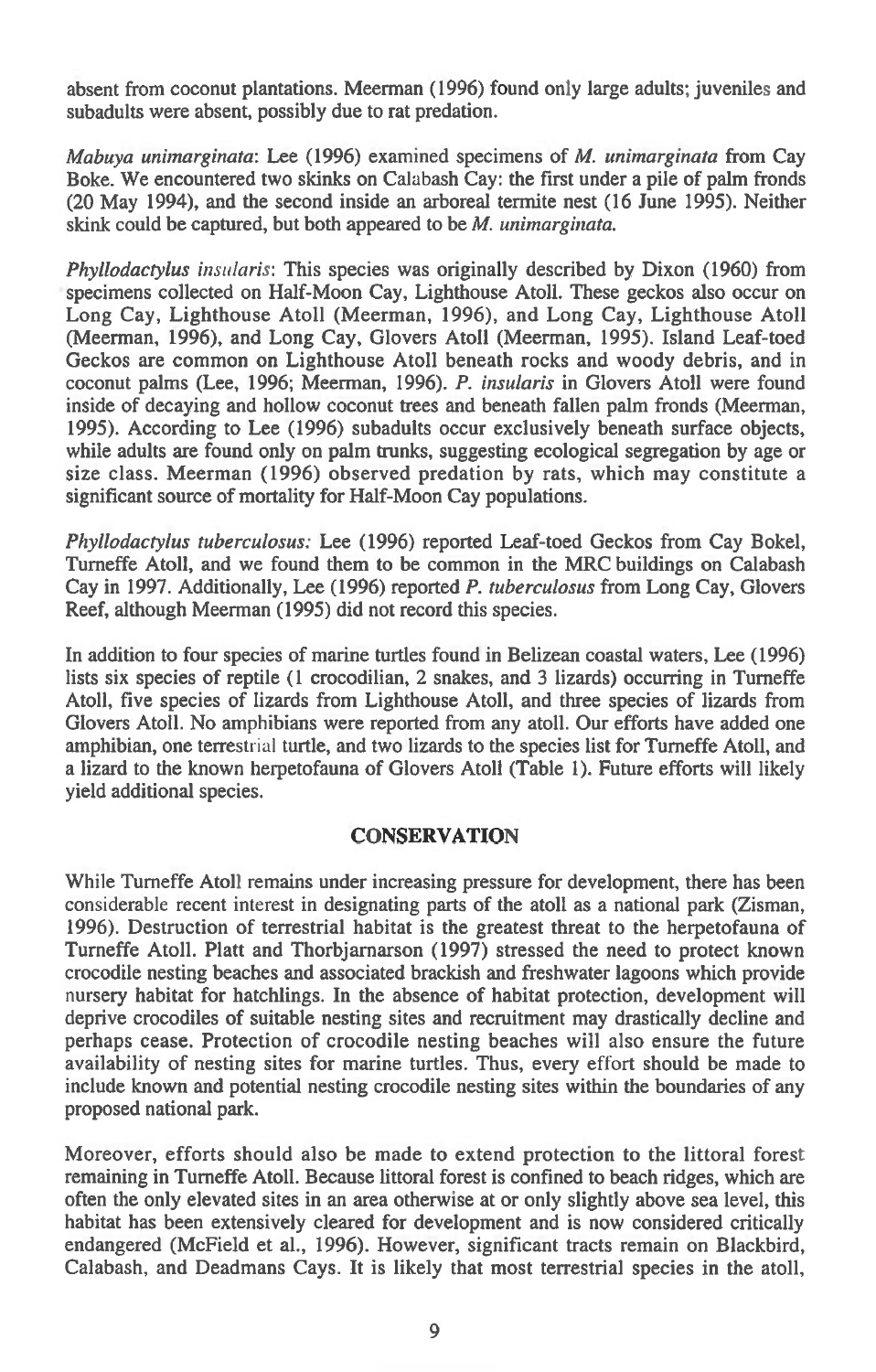including invertebrates, birds, and mammals, are dependent to some extent on littoral forest, and without protection a major loss of species can be expected to occur.

Half-Moon Cay is a National Monument managed by the Belize Audubon Society for the protection of the Red-footed Booby nesting colony and endemic lizards. Because introduced rats may constitute a threat to booby chicks and lizards, a campaign of rat eradication is urgently needed. Past attempts to reduce rather than eradicate rats have proven unsuccessful because of their high reproductive potential, and abundant food and water provided by coconuts. The number of rats present on this small island is phenomenal, and during short nocturnal walks literally hundreds were observed by headlight. To ensure success, however, any eradication program must have the goal of total elimination. If even a few rats remain on the island the population will certainly recover in several years.

The immediate removal of all Coconut Palms in the Ziricote forest, and a gradual elimination of Coconut Palms from the rest of the national monument is also recommended. While Coconut Palms do have some scenic value in the atoll, they are an exotic species common elsewhere, displace and prevent regeneration of native vegetation, and are responsible for the presence of excessive numbers of rats. Thus, Coconut Palm removal on Half-Moon Cay should be accorded high priority. Removal should be gradual, as an aggressive program could result in immediate famine among the rats, which may increase predation on birds and lizards. A program of sustained rat eradication coupled with Coconut Palm removal would be most likely to reduce risks to native wildlife. As Coconut Palms are removed, Saltwater Palms should be re-established to provide replacement habitat for geckos and anoles.

## **ACKNOWLEDGMENTS**

Fieldwork in the Turneffe and Lighthouse Atoll was made possible by the generous support of Coral Cay Conservation and the Marine Research Center, University College of Belize. Peter Raines, K. Mustafa Toure, and Susan Wells were instrumental in ensuring the success of this project. Field assistance was provided by Michael Sabal, Kerrie Holterman, Eden Garcia, John Scavo, Travis Crabtree, and numerous Coral Cay Conservation volunteers. The necessary scientific research and collection permits were issued by Raphael Manzanero, Conservation Division, Forest Department, Belmopan, Belize. Support for SGP was provided by Wildlife Conservation Society. TRR was supported by Lamanai Field Research Center. Mark and Monique Howells of Lamanai Field Research Center are thanked for their major contribution to this project. Visits to Half-Moon Cay and Glovers Atoll by JCM were sponsored by the Belize Audubon Society. Richard R. Montanucci and Julian C. Lee are thanked for comments on an early draft of this manuscript.

#### **REFERENCES**

- Bond, J. (1954). Birds of Turneffe and Northern Two Cays, British Honduras. *Notulae Naturae* **260:** 1-10.
- Dodd, C.K. and Franz, R. (1993). The need for status information on common herpetofaunal species. *Herpetological Review* **24:** 47-50.
- Dixon, J.R. (1960). The discovery of *Phyllodactylus tuberculosus* (Reptilia: Sauria) in Central America, the resurrection of *P. xanti* and description of a new Gecko from British Honduras. *Herpetologica* **16:** 1-11.
- Fosberg, F.R., Stoddart, D.R., Sachet, M.H., and Spellman, D.L. (1982). Plants of the Belize Cays. *Atoll Research Bulletin* **258.**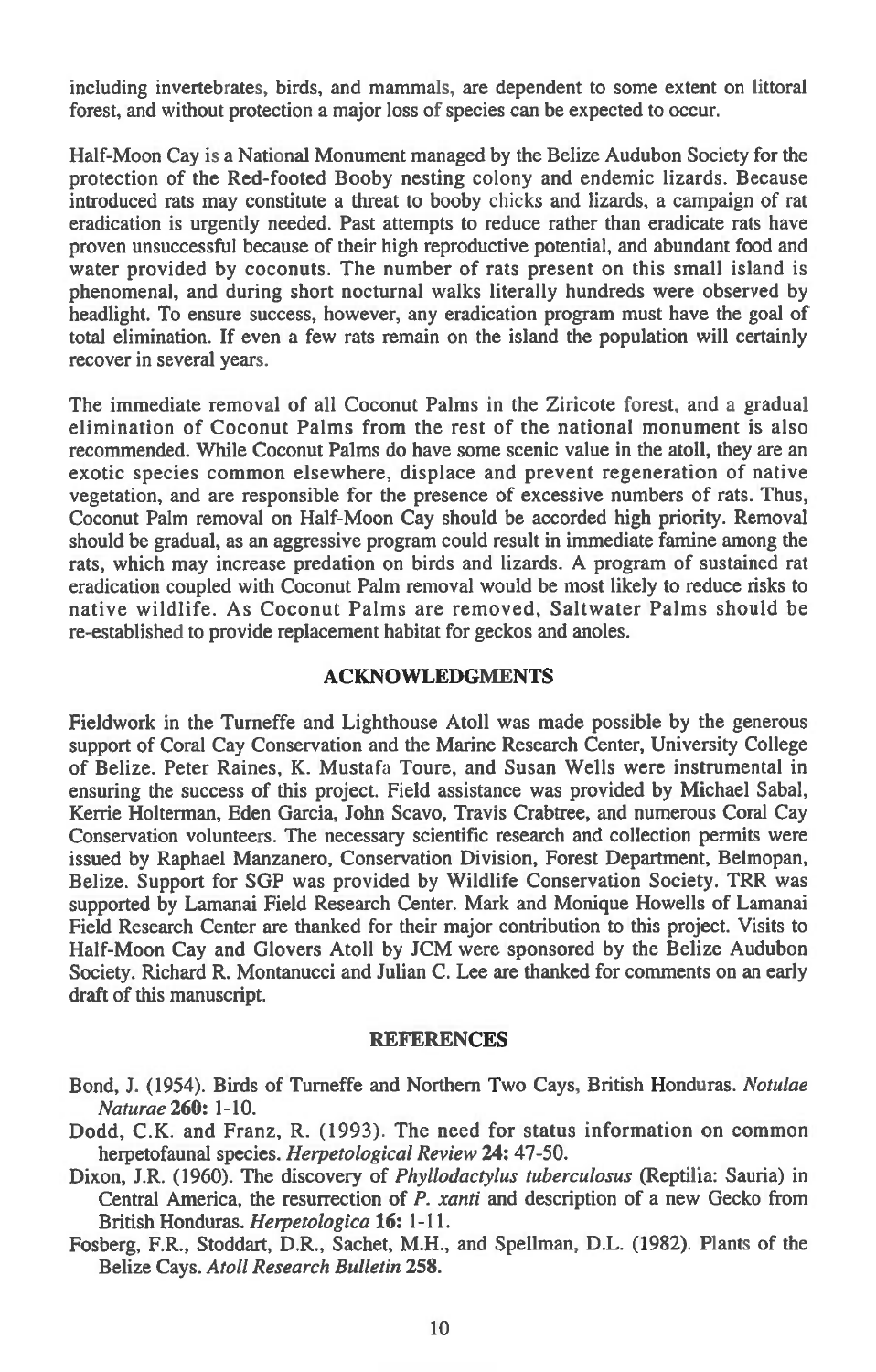- Garel, T. and Matola, S. (1996). *A field guide to the snakes of Belize.* San Jose, Costa Rica; Corporacion Grafica.
- Groombridge, B. (1982). *The JUCN amphibia-reptilia red data book: Testudines, Crocodylia, Rhynchocephalia.* Gland, Switzerland: International Union for Conservation of Nature and Natural Resources.
- Hartshom, G., Nicolait, L., Hartshorn, L., Bevier, G., Brightman, R., Cal, J., Cawich, A., Davidson, W., Dubois, R., Dyer, C., Gibson, J., Hawley, W., Leonard, J., Nicolait, R., Weyer, D., White, H., and Wright, C. (1984). *Belize: Country environmental profile: A field study.* Belize City: Robert Nicolait and Associates, Ltd.
- Henderson, R.W. (1976). A new insular subspecies of the Colubrid snake *Leptophis mexicanus* (Reptilia, Serpentes, Colubridae) from Belize. *Journal of Herpetology* **10:**  329-331.
- Lee, J.C. (1996). *The amphibians and reptiles of the Yucatan Peninsula.* Ithaca: Cornell University Press.
- McDiarmid, R.W. (1994). Amphibian diversity and natural history: An overview. pp. 5-15 *in: Measuring and monitoring biological diversity: Standard methods for amphibians.* Heyer, R.W., Donnelly, M.A., McDiarmid, R.W., Hayek, L.A.C., and Foster, M.S. (editors). Washington, D.C.: Smithsonian Press.
- McField, M., Wells, S., and Gibson, J. (1996). *State of the Coastal Zone report.* Coastal Zone Management Programme. Project No. Bze/92/G31. Belmopan, Belize: Government Printing Office.
- Meerman, J.C. (1995). Western Long Caye, Glovers Atoll: Terrestrial biological survey. *Belize Tropical Forest Studies Publication* **4.** Belmopan, Belize: Belize Tropical Forest Studies.\*
- Meerman, J.C. (1996). *Half Moon Cay: Terrestrial survey results and management implications.* Report to Belize Audubon Society.\*
- Miller, G.W. (1983). The national report for the country of Belize, pp. 41-48 *in: Proceedings of the Western Atlantic Turtle Symposium,* Vol. 2. Bacon, P., Berry, F., Bjorndal, K., Hirth, H., Orgren, L., and Weber, M. (editors). Miami: Miami University Press.
- Minty, C., Murray, M. and Zisman, S. (1995). *Turneffe terrestrial resource reconnaissance.* Report to Coral Cay Conservation and University College of Belize.\*
- Moll, D. (1985). The marine turtles of Belize. *Oryx* **19:** 155-157.
- Oliver, **I.,** and A.J. Beattie. (1993). A possible method for the rapid assessment of biodiversity. *Conservation Biology* **7:** 562-568.
- Perkins, J.S. (1983). *The Belize barrier reef ecosystem: An assessment of its resources, conservation status, and management.* Report to New York Zoological Society and Yale School of Forestry and Environmental Studies.
- Platt, S.G. and Thorbjarnarson, **J.B.** (1996). Preliminary assessment of the status of the American Crocodile *(Crocodylus acutus)* in the coastal zone of Belize. pp. 184-206 *in: Crocodiles: Proceedings of 13th Working Meeting of IUCN Crocodile Specialist Group.* IUCN — The World Conservation Union Publ.: Gland, Switzerland.
- Platt, S.G. and Thorbjarnarson, **J.B.** (1997). *Status and life history of the American Crocodile in Belize.* Report to United Nations Developments Programme, Belize Coastal Zone Management Project BZE/92/G31.\*
- Ruibal, R. and Williams, E.E. (1961). Two sympatric anoles of the *carolinensis* groups. *Bulletin Harvard Museum Comparative Zoology* **125:** 183-208.
- Schmidt, K.P. (1941). The amphibians and reptiles of British Honduras. *Field Museum of Natural History, Zoological Series* **22:** 475-510.
- Smith, G. (1990). *Ground surveying for sea turtle nesting sites in Belize, 1990*. Report to Belize Audubon Society, Belize Fisheries Department, and U.S. Fish and Wildlife Service (Region 2, Albuquerque, New Mexico).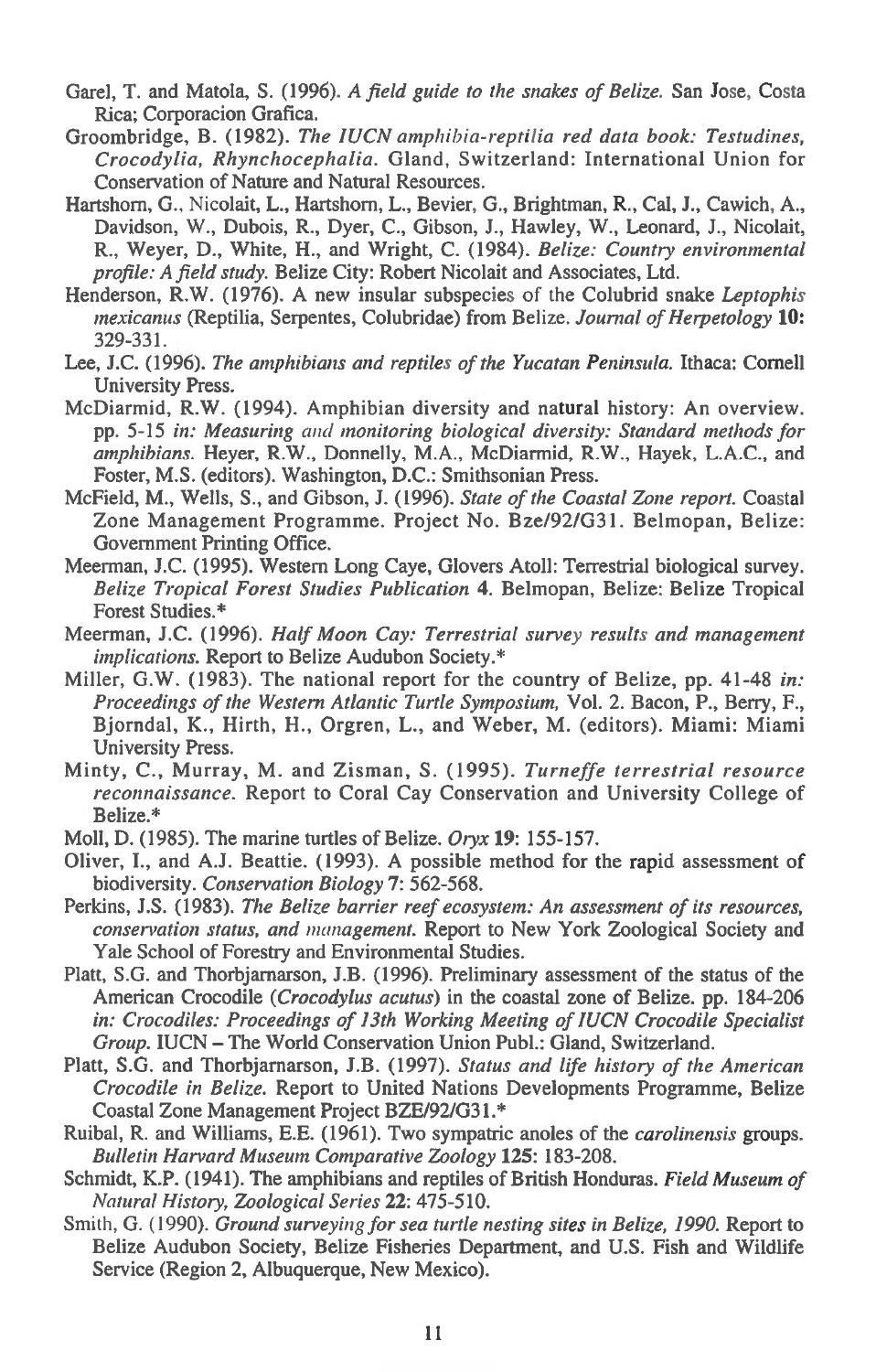- Smith, G.W., Eckert, K.L., and Gibson, J.P. (1992).. *Sea turtle recovery action plan for Belize.* CEP Technical Report No. 18. Jamaica: UNEP Caribbean Environment Program.
- Stoddart, D.R. (1962). Three Caribbean atolls; Turneffe Islands, Lighthouse Reef, and Glovers Reef, British Honduras. *Atoll Research Bulletin* **87.**
- Stoddart, D.R. (1963). Effects of Hurricane Hattie on the British Honduras reefs and cays. *Atoll Research Bulletin* **95.**
- Taylor, J.A., Webb, G.J.W., and Magnusson, W.E. (1978). Methods of obtaining stomach contents from live crocodiles (Reptilia, Crocodilidae). *Journal of Herpetology* 12: 415-417.
- Thorbjarnarson, J. (1989). Ecology of the American Crocodile *(Crocodylus acutus).*  pp. 228-258 *in: Crocodiles: Their ecology, management, and conservation.* Gland, Switzerland: IUCN — The World Conservation Union Publications.
- Verner, J. (1959). *Behaviour of the red-footed booby (Sula sula) in British Honduras.*  Masters Thesis. Baton Rouge: Louisiana State University.
- Zisman, S. (1992). *Mangroves in Belize: Their characteristics, uses and conservation.*  Consultancy Report No. 3 to Ministry of Natural Resources. Belmopan, Belize: Government Printing Office.
- Zisman, S. (1996). *The directory of Belizean protected areas and sites of nature conservation interest.* Belmopan, Belize: Government Printing Office.

\* Copies on file in Campbell Museum.